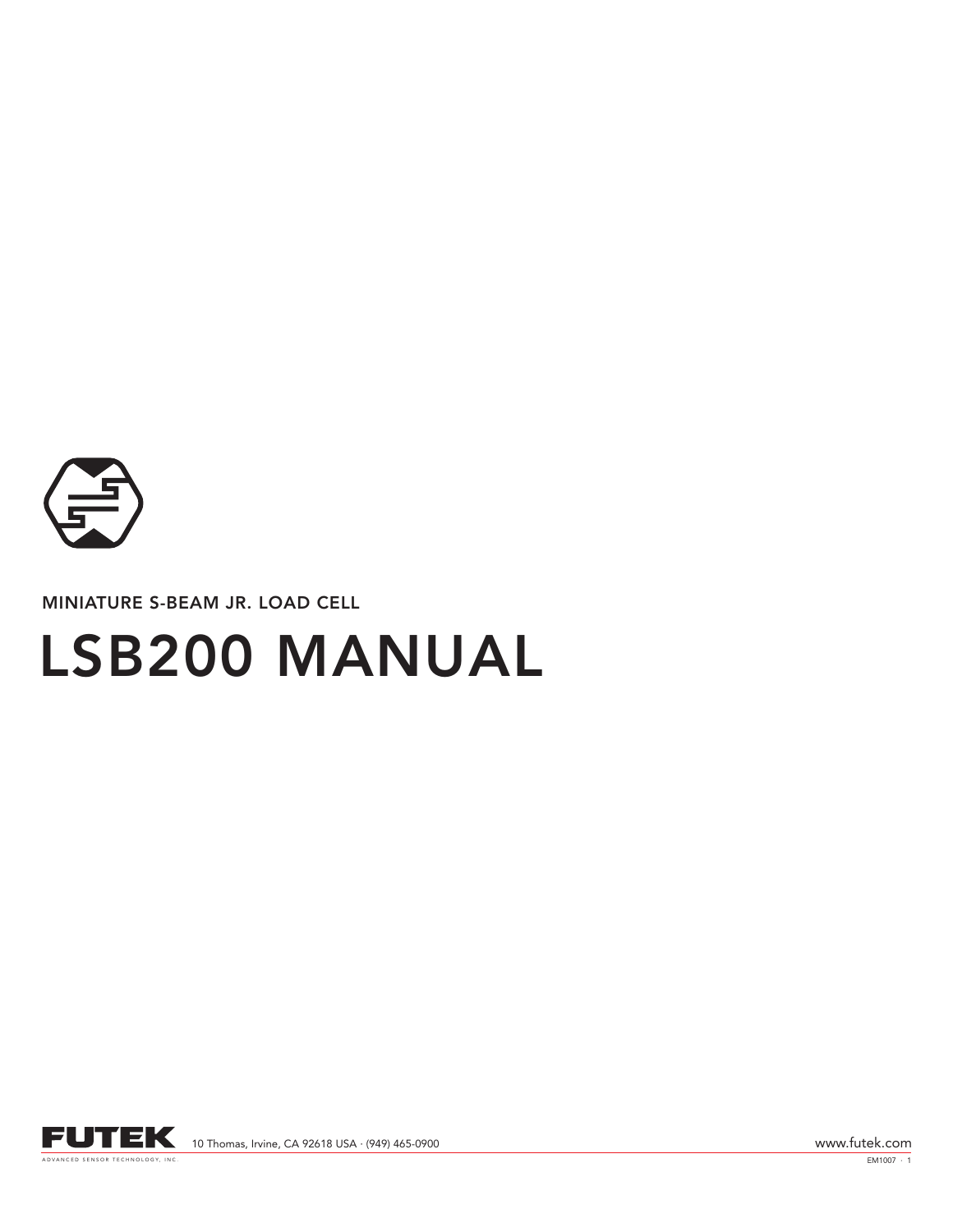## PREFACE

For specifications, dimension, and capacities, please refer to the LSB200 spec sheet: http://www.futek.com/files/pdf/Product%20Drawings/lsb200.pdf

#### PRECAUTIONS

Remove the shunt before applying any load.

Make sure the cover is not touching the measuring end of the load cell.

Install the LSB200 in a dry, clean environment for optimum performance and to prevent short circuiting the sensor.

### **MEASURING END**

The top of the sensor is the measuring end.



#### **DISCLAIMER**

This documentation was generated and completed to the best ability of FUTEK's Engineering Team. The information and recommendations on this document are presented in good faith and believed to be correct however, FUTEK Advanced Sensor Technology makes no representations or warranties as to the completeness or accuracy of the information.

DO NOT USE these products as safety or emergency stop devices, or in any other application where failure of the product could result in personal injury. Failure to comply with these instructions could result in death or serious injury.



10 Thomas, Irvine, CA 92618 USA · (949) 465-0900 www.futek.com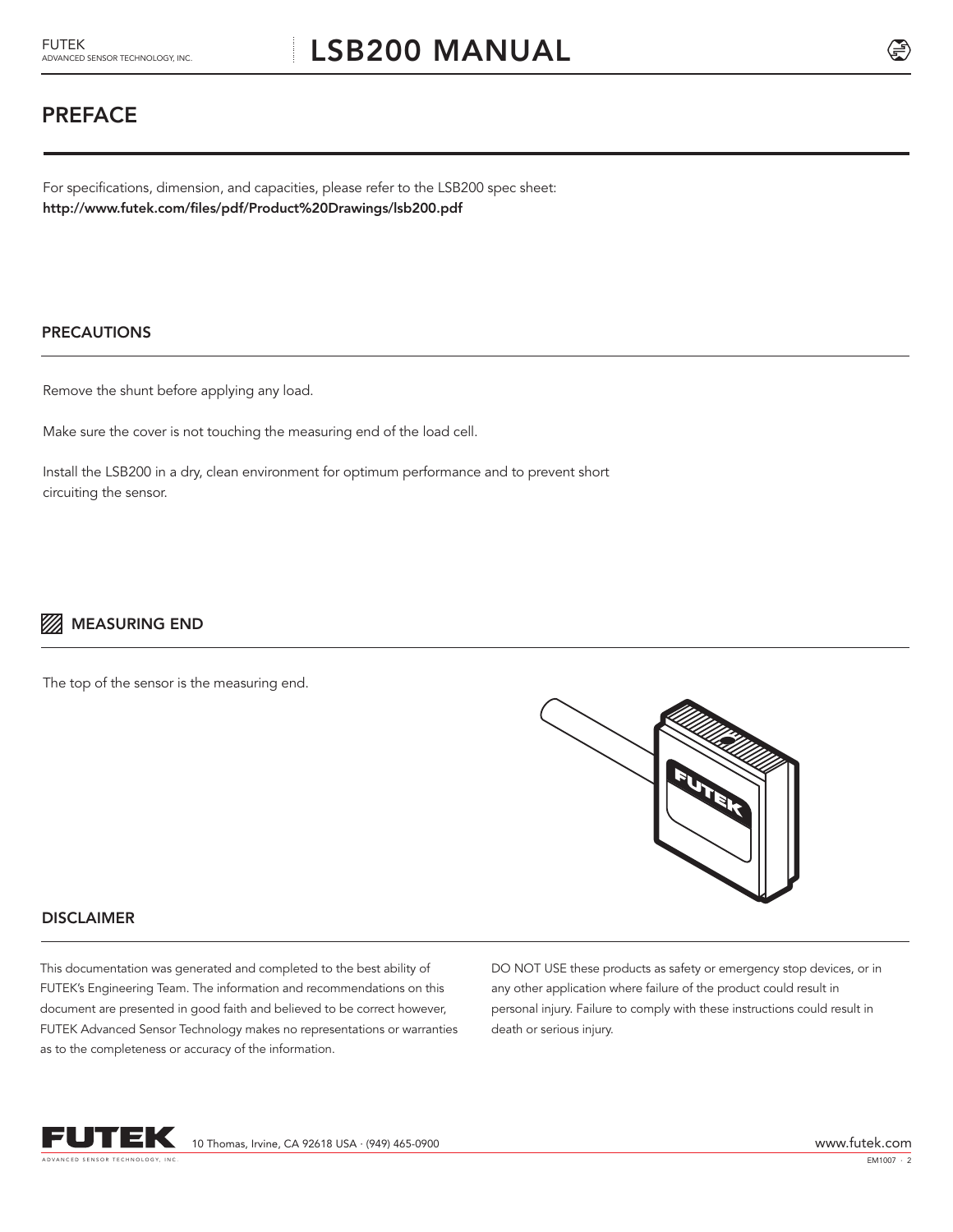# **LSB200 MANUAL**

# INSTALLATION GUIDE

When handling the sensor, do not pinch the ends where the load is applied.

When installing the sensor, connect it to an instrument and monitor the output to prevent possible overload.

Do not apply excessive torque or create a torque through the sensor when attaching the fixtures.

In an environment with a high amount of moisture or humidity, create a drip loop on the cable to prevent any water from flowing into the sensor.

For compression, install the sensor right side up for best results (reference the label). For tension, install the sensor upside down so the load is being applied to the measuring end.

When routing the cable to an instrument, you want to create a service loop in the cable so it is not taut or stretched. (Cable bend radius of 0.80" should be maintain where possible.)





OK









 $EM1007 + 3$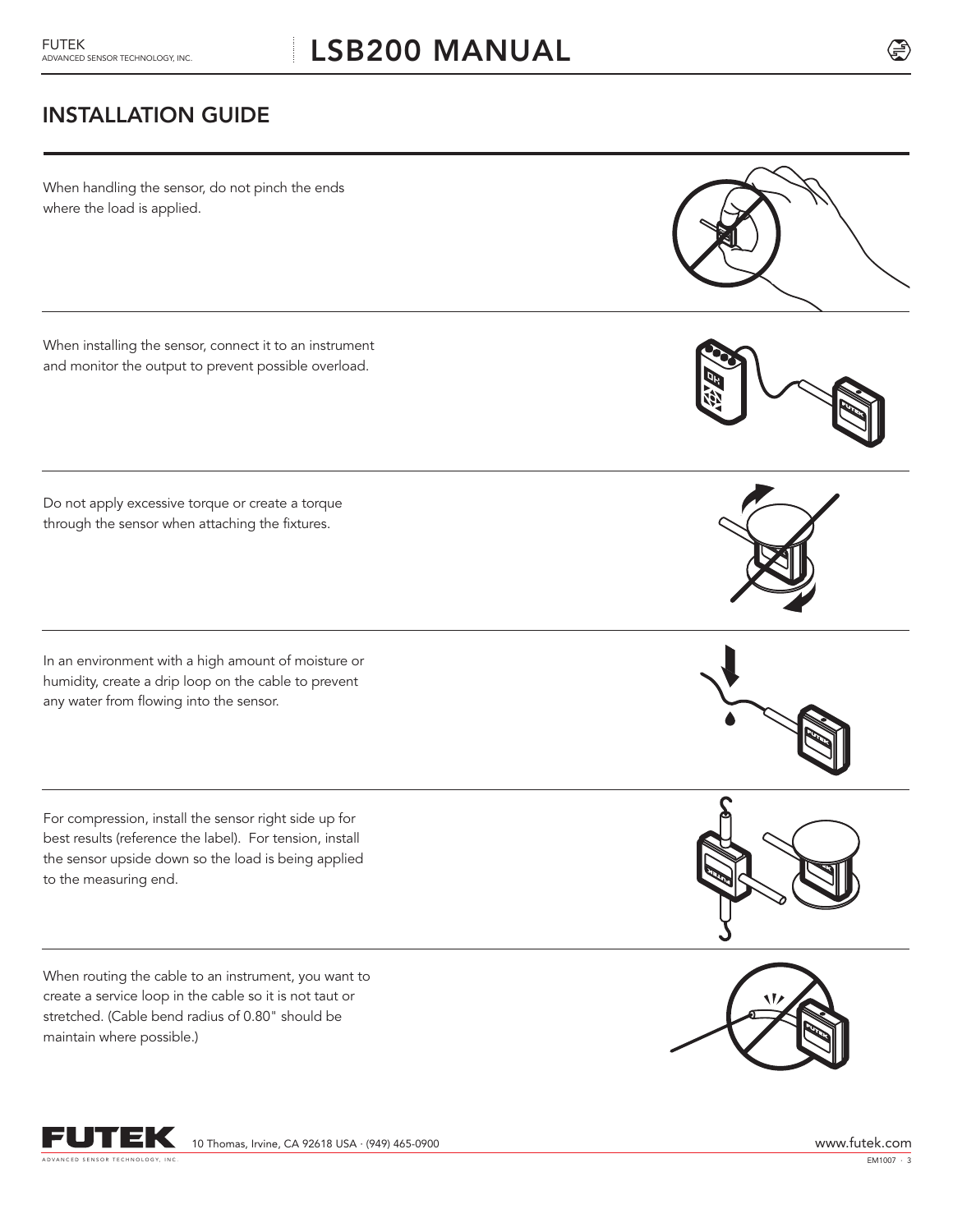TROUBLESHOOTING GUIDE

#### NO OUTPUT

If there is no output or the output isn't changing when applying a load, check the following points to troubleshoot the sensor.

#### Is the sensor wired properly?

Make sure the power is applied between red and black, and the signal is measured between green and white.



#### Is there any sign of damage to the cable?

Any damage to the cable can lead to discontinuity in the wire. Carefully check the cable to make sure no damage has been done. If the cable will experience continuous flexing, please consider a cable bend radius at least 10x the cable diameter for bend relief. Examples of possible ways the cable can be damaged are listed here:

- Cuts /nicks
- Sharp bends
- Excessive twisting
- Too much tension
- Crushed under weight

#### ZERO SHIFT

If the zero has an offset before applying any load, check the following points to troubleshoot the sensor.

#### Is the load cell mounted upside down?

The load cell has been calibrated in its optimal direction and has taken into account the measurement end. Reference the label when mounting the sensor. (see installation guide)

#### Does the sensor respond to a shunt?

A load can be simulated on the sensor through the use of an external resistor connected on the –Signal and –Excitation wires. Shunting can provide for a way to test a sensor's functionality. Note that a shunt is performed with no load on the sensor. You can find a Shunt calculator online at http://www.futek.com/shuntcalc.aspx.

#### Is the sensor preloaded in either direction?

 Having a preload, such as a fixture weight, on the sensor will create an offset in the zero. This will reduce the load that can be applied. o Ex. If a 10 lb sensor is mounted with 2 lb fixtures, the remaining weight that can be applied is 8 lbs. Even if the instrument is tared to zero, the sensor cannot take more than a 10 lb load.

#### Does the bridge need to be rebalanced?

The zero balance calculator can be used to compensate for this high zero by selecting a resistor to be used as a zero shunt. http://www. futek.com/zerocalc.aspx

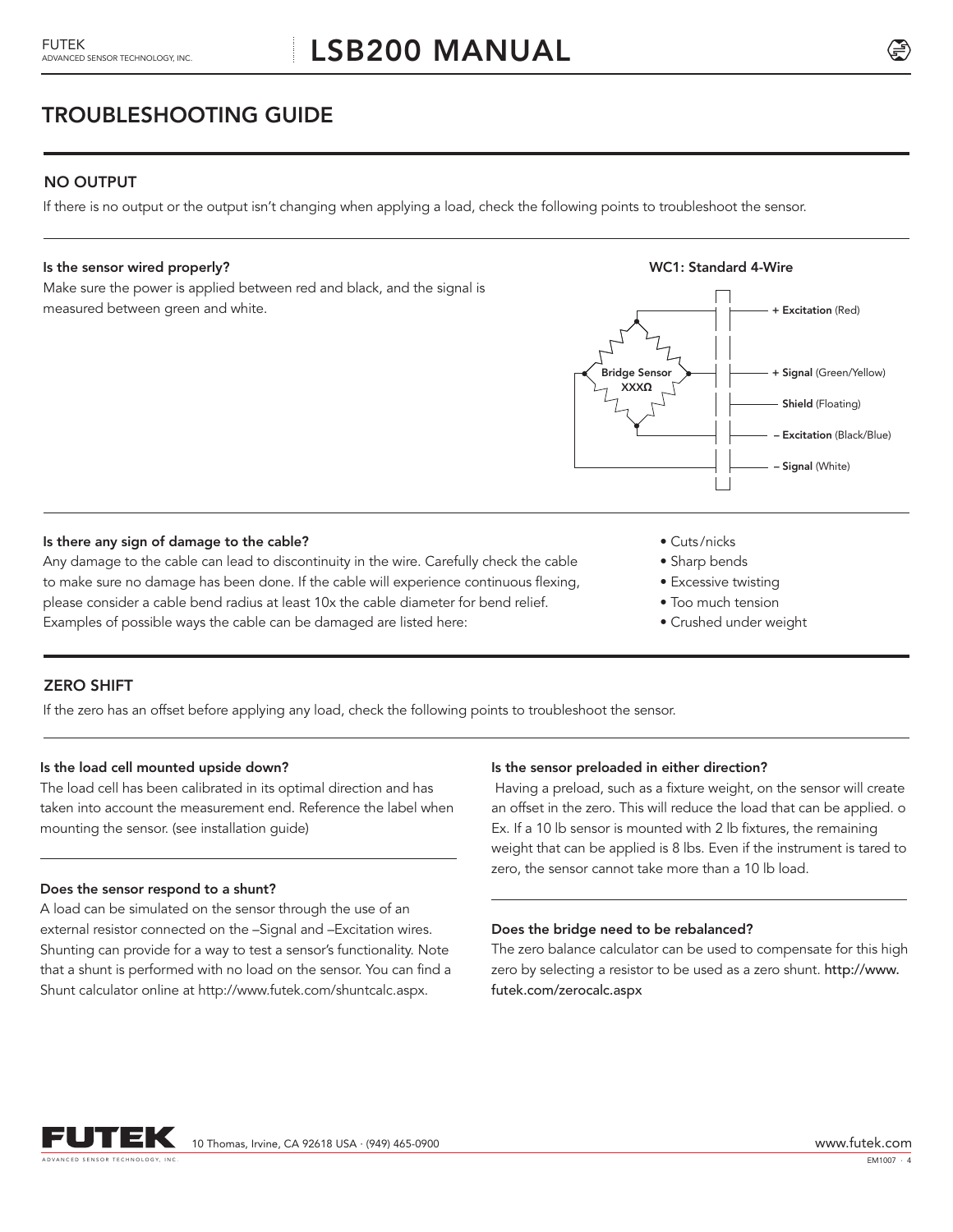# TROUBLESHOOTING GUIDE

#### INCORRECT OUTPUT

If the output of the sensor is incorrect when applying a known load, check the following points to troubleshoot the sensor.

#### Is there any sign of damage to the load cell?

Any damage to the load cell can lead to an incorrect output or even no output at all. Carefully check the load cell to make sure no damage has been done. Examples of possible ways the load cell can be damaged are listed here:

• Overloading • Fractures • Collapsed

#### Is the cover making contact with the load cell?

If the cover is touching the active end of the load cell, it could affect the accuracy of the output. The active end of the load cell is defined as the end where the load is applied, or the top in reference to the label (see installation guide). Make sure the cover is not pinched in or making any contact with the inside of the load cell.

#### Is the sensor hot?

An excessively high excitation voltage will heat up the sensor. This may damage the sensor's bridge. Check the excitation voltage to make sure it is set properly.

#### Is the bridge resistance correct?

Check the resistance between +E and –E to make sure it is correct compared to the value on the infosheet. http://www.futek.com/ files/pdf/Product%20Drawings/lsb200.pdf

#### Have any of the settings on the instrument changed?

Check the instrument that the load cell is connected to, to make sure the settings have been set correctly and nothing has been changed unintentionally.

#### Has there been any power surge to the instrument?

A power surge to the instrument may damage it leading to incorrect readings of the signal from the load cell.

#### Has the load cell been subjected to any type of water or spray?

If the load cell has been in contact with any conductive fluids, the bridge may be subject to short circuiting. Make sure to work in a dry environment to prevent short circuiting.

#### Is the load cell in a dusty or harsh environment?

If the load cell is being used in dirty or harsh environments, there could be residual build up on the load cell or in the overload protection cutout that may prevent the load cell from being loaded properly. Keep the load cell in a clean environment for optimal performance.

#### Has the load cell been subjected to a high change in temperature?

The LSB200 has a temp. shift zero of ±0.01% of R.O./°F, and a temp. shift span of ±0.02% of Load/°F. If the temperature in the testing environment has a high fluctuation, this may lead to unstable readings. To get stable readings, keep the load cell in an environment with a steady temperature.

#### Is the load cell properly aligned/mounted to the fixture?

Misaligning the load cell can cause an off center load. For accurate readings, make sure the load cell is properly mounted.

#### Has the sensor been damaged during installation or handling?

Make sure to follow the installation guide to prevent any damage to the sensor. Also make sure to handle the sensor with care. The lower the capacity, the more susceptible the sensor is to being damaged.